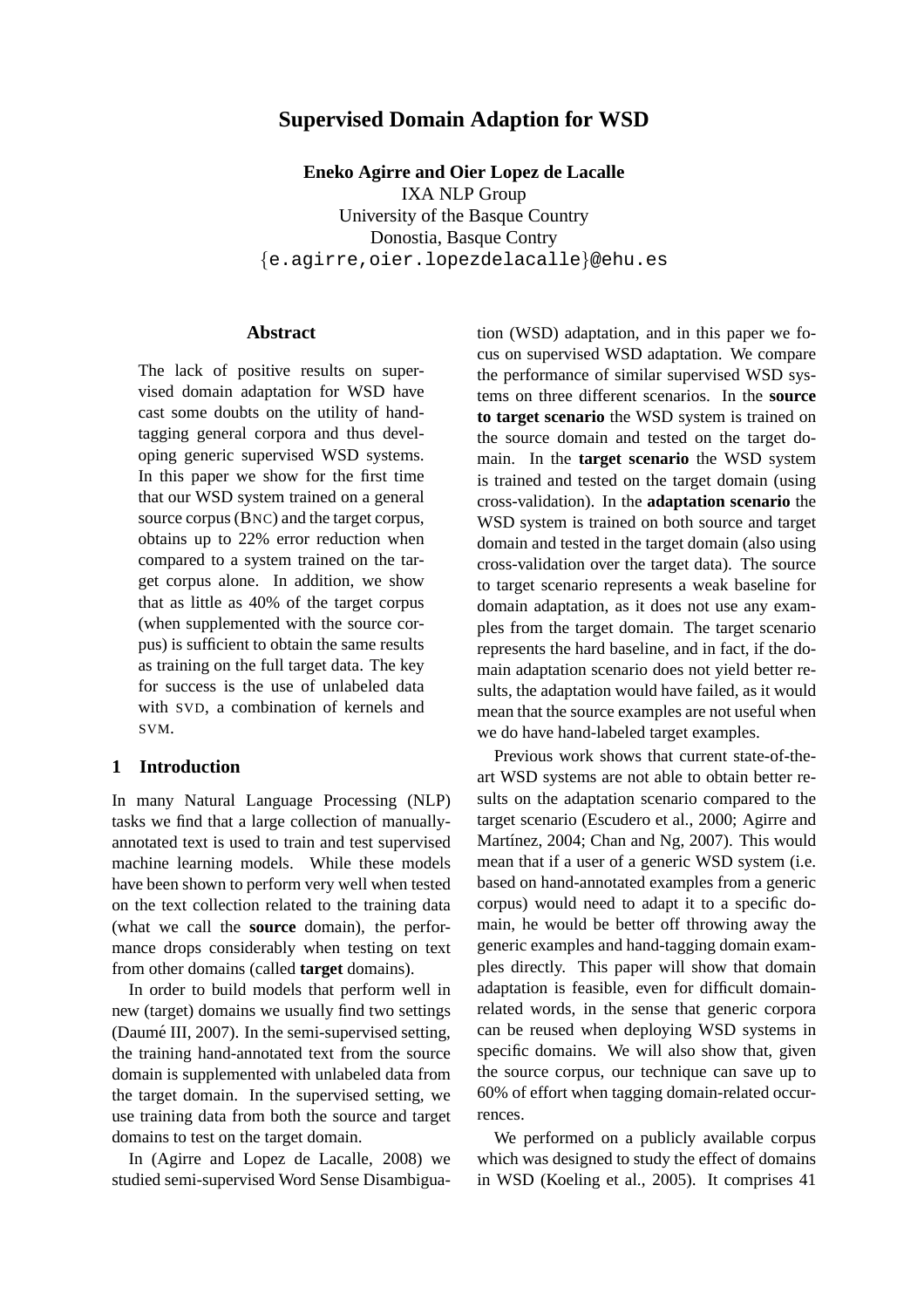nouns which are highly relevant in the SPORTS and FINANCES domains, with 300 examples for each. The use of two target domains strengthens the conclusions of this paper.

Our system uses Singular Value Decomposition (SVD) in order to find correlations between terms, which are helpful to overcome the scarcity of training data in WSD (Gliozzo et al., 2005). This work explores how this ability of SVD and a combination of the resulting feature spaces improves domain adaptation. We present two ways to combine the reduced spaces: kernel combination with Support Vector Machines (SVM), and  $k$ Nearest-Neighbors (k-NN) combination.

The paper is structured as follows. Section 2 reviews prior work in the area. Section 3 presents the data sets used. In Section 4 we describe the learning features, including the application of SVD, and in Section 5 the learning methods and the combination. The experimental results are presented in Section 6. Section 7 presents the discussion and some analysis of this paper and finally Section 8 draws the conclusions.

## **2 Prior work**

Domain adaptation is a practical problem attracting more and more attention. In the supervised setting, a recent paper by Daumé III (2007) shows that a simple feature augmentation method for SVM is able to effectively use both labeled target and source data to provide the best domainadaptation results in a number of NLP tasks. His method improves or equals over previously explored more sophisticated methods (Daumé III and Marcu, 2006; Chelba and Acero, 2004). The feature augmentation consists in making three version of the original features: a general, a sourcespecific and a target-specific versions. That way the augmented source contains the general and source-specific version and the augmented target data general and specific versions. The idea behind this is that target domain data has twice the influence as the source when making predictions about test target data. We reimplemented this method and show that our results are better.

Regarding WSD, some initial works made a basic analysis of domain adaptation issues. Escudero et al. (2000) tested the supervised adaptation scenario on the DSO corpus, which had examples from the Brown corpus and Wall Street Journal corpus. They found that the source corpus did not help when tagging the target corpus, showing that tagged corpora from each domain would suffice, and concluding that hand tagging a large general corpus would not guarantee robust broadcoverage WSD. Agirre and Martínez (2000) used the DSO corpus in the supervised scenario to show that training on a subset of the source corpora that is topically related to the target corpus does allow for some domain adaptation.

More recently, Chan and Ng (2007) performed supervised domain adaptation on a manually selected subset of 21 nouns from the DSO corpus. They used active learning, count-merging, and predominant sense estimation in order to save target annotation effort. They showed that adding just 30% of the target data to the source examples the same precision as the full combination of target and source data could be achieved. They also showed that using the source corpus allowed to significantly improve results when only 10%- 30% of the target corpus was used for training. Unfortunately, no data was given about the target corpus results, thus failing to show that domainadaptation succeeded. In followup work (Zhong et al., 2008), the feature augmentation approach was combined with active learning and tested on the OntoNotes corpus, on a large domain-adaptation experiment. They reduced significantly the effort of hand-tagging, but only obtained domainadaptation for smaller fractions of the source and target corpus. Similarly to these works we show that we can save annotation effort on the target corpus, but, in contrast, we do get domain adaptation when using the full dataset. In a way our approach is complementary, and we could also apply active learning to furhter reduce the number of target examples to be tagged.

Though not addressing domain adaptation, other works on WSD also used SVD and are closely related to the present paper. Ando (2006) used Alternative Structured Optimization. She first trained one linear predictor for each target word, and then performed SVD on 7 carefully selected submatrices of the feature-to-predictor matrix of weights. The system attained small but consistent improvements (no significance data was given) on the Senseval-3 lexical sample datasets using SVD and unlabeled data.

Gliozzo et al. (2005) used SVD to reduce the space of the term-to-document matrix, and then computed the similarity between train and test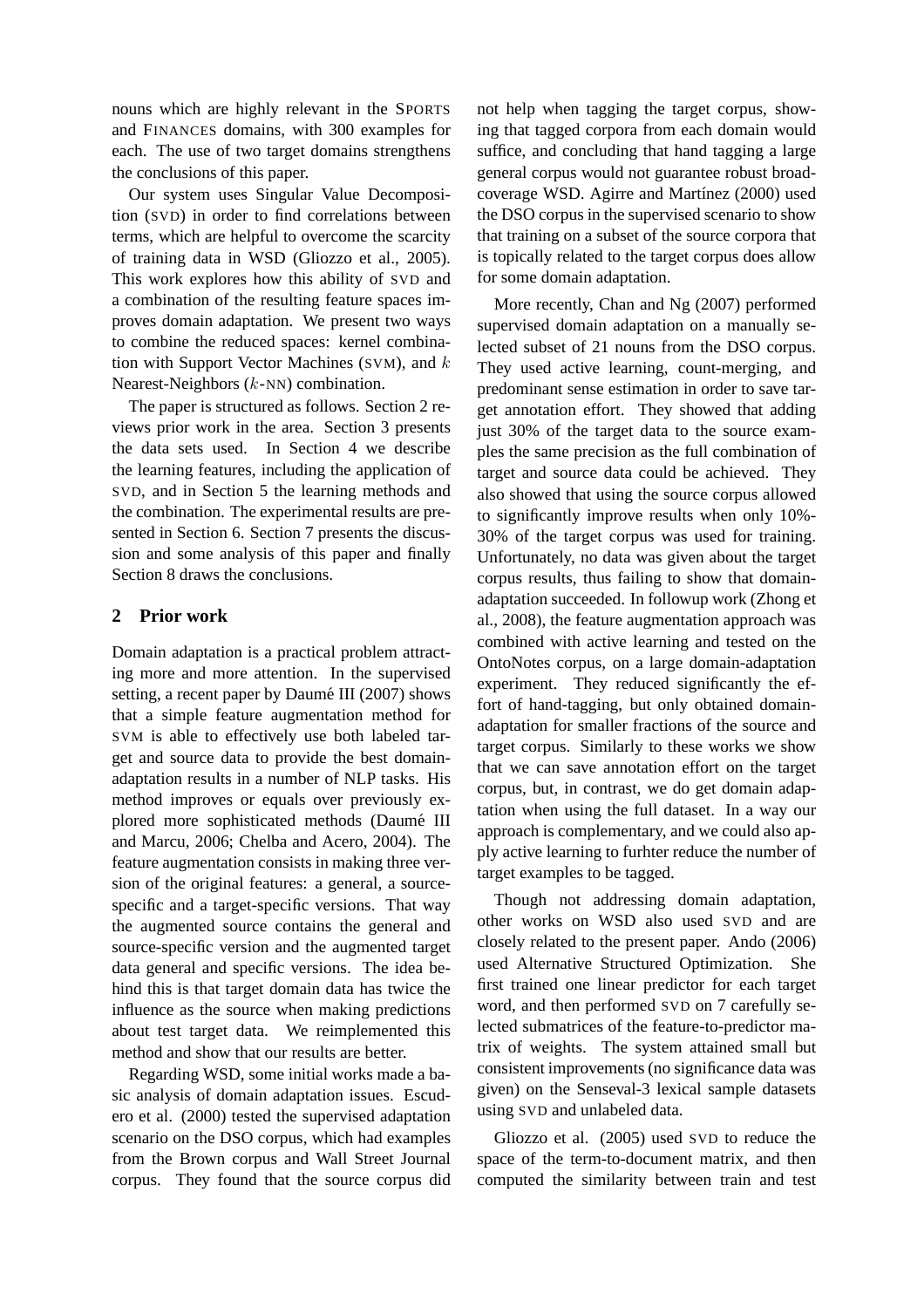instances using a mapping to the reduced space (similar to our SMA method in Section 4.2). They combined other knowledge sources into a complex kernel using SVM. They report improved performance on a number of languages in the Senseval-3 lexical sample dataset. Our present paper differs from theirs in that we propose an additional method to use SVD (the OMT method), and that we focus on domain adaptation.

In the semi-supervised setting, Blitzer et al. (2006) used Structural Correspondence Learning and unlabeled data to adapt a Part-of-Speech tagger. They carefully select so-called 'pivot features' to learn linear predictors, perform SVD on the weights learned by the predictor, and thus learn correspondences among features in both source and target domains. Our technique also uses SVD, but we directly apply it to all features, and thus avoid the need to define pivot features. In preliminary work we unsuccessfully tried to carry along the idea of pivot features to WSD. On the contrary, in (Agirre and Lopez de Lacalle, 2008) we show that methods closely related to those presented in this paper produce positive semi-supervised domain adaptation results for WSD.

The methods used in this paper originated in (Agirre et al., 2005; Agirre and Lopez de Lacalle, 2007), where SVD over a feature-to-documents matrix improved WSD performance with and without unlabeled data. The use of several k-NN classifiers trained on a number of reduced and original spaces was shown to get the best results in the Senseval-3 dataset and ranked second in the SemEval 2007 competition. The present paper extends this work and applies it to domain adaptation.

## **3 Data sets**

The dataset we use was designed for domainrelated WSD experiments by Koeling et al. (2005), and is publicly available. The examples come from the BNC (Leech, 1992) and the SPORTS and FINANCES sections of the Reuters corpus (Rose et al., 2002), comprising around 300 examples (roughly 100 from each of those corpora) for each of the 41 nouns. The nouns were selected because they were salient in either the SPORTS or FINANCES domains, or because they had senses linked to those domains. The occurrences were hand-tagged with the senses from WordNet (WN) version 1.7.1 (Fellbaum, 1998). In our experiments the BNC examples play the role of general **source** corpora, and the FINANCES and SPORTS examples the role of two specific domain **target** corpora.

Compared to the DSO corpus used in prior work (cf. Section 2) this corpus has been explicitly created for domain adaptation studies. DSO contains texts coming from the Brown corpus and the Wall Street Journal, but the texts are not classified according to specific domains (e.g. Sports, Finances), which make DSO less suitable to study domain adaptation. The fact that the selected nouns are related to the target domain makes the (Koeling et al., 2005) corpus more demanding than the DSO corpus, because one would expect the performance of a generic WSD system to drop when moving to the domain corpus for domainrelated words (cf. Table 1), while the performance would be similar for generic words.

In addition to the labeled data, we also use unlabeled data coming from the three sources used in the labeled corpus: the 'written' part of the BNC (89.7M words), the FINANCES part of Reuters (32.5M words), and the SPORTS part (9.1M words).

### **4 Original and** SVD **features**

In this section, we review the features and two methods to apply SVD over the features.

### **4.1 Features**

We relied on the usual features used in previous WSD work, grouped in three main sets. **Local collocations** comprise the bigrams and trigrams formed around the target word (using either lemmas, word-forms, or PoS tags) , those formed with the previous/posterior lemma/word-form in the sentence, and the content words in a  $\pm$ 4-word window around the target. **Syntactic dependencies** use the object, subject, noun-modifier, preposition, and sibling lemmas, when available. Finally, **Bag-of-words features** are the lemmas of the content words in the whole context, plus the salient bigrams in the context (Pedersen, 2001). We refer to these features as **original features**.

### **4.2 SVD features**

Apart from the original space of features, we have used the so called **SVD features**, obtained from the projection of the feature vectors into the reduced space (Deerwester et al., 1990). Basically,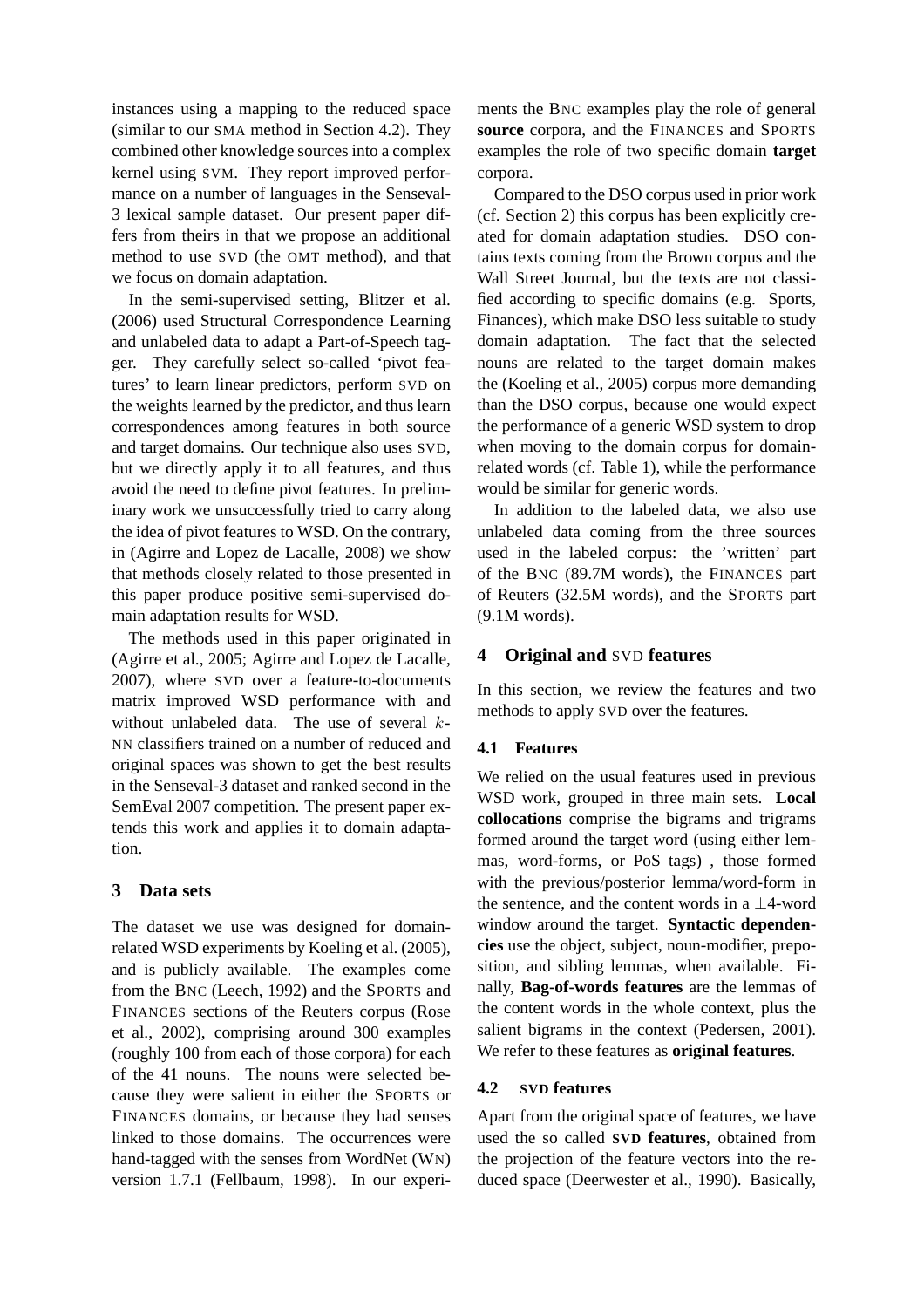we set a term-by-document or feature-by-example matrix M from the corpus (see section below for more details). SVD decomposes  $M$  into three matrices,  $M = U\Sigma V^T$ . If the desired number of dimensions in the reduced space is  $p$ , we select  $p$ rows from  $\Sigma$  and V, yielding  $\Sigma_p$  and  $V_p$  respectively. We can map any feature vector  $\vec{t}$  (which represents either a train or test example) into the p-dimensional space as follows:  $\vec{t}_p = \vec{t}^T V_p \Sigma_p^{-1}$  $_{p}^{-1}.$ Those mapped vectors have  $p$  dimensions, and each of the dimensions is what we call a SVD feature. We have explored two different variants in order to build the reduced matrix and obtain the SVD features, as follows.

**Single Matrix for All target words (SVD-SMA)**. The method comprises the following steps: (i) extract bag-of-word features (terms in this case) from unlabeled corpora, (ii) build the term-bydocument matrix, (iii) decompose it with SVD, and (iv) map the labeled data (train/test). This technique is very similar to previous work on SVD (Gliozzo et al., 2005; Zelikovitz and Hirsh, 2001). The dimensionality reduction is performed once, over the whole unlabeled corpus, and it is then applied to the labeled data of each word. The reduced space is constructed only with terms, which correspond to bag-of-words features, and thus discards the rest of the features. Given that the WSD literature shows that all features are necessary for optimal performance (Pradhan et al., 2007), we propose the following alternative to construct the matrix.

**One Matrix per Target word (SVD-OMT)**. For each word: (i) construct a corpus with its occurrences in the labeled and, if desired, unlabeled corpora, (ii) extract all features, (iii) build the featureby-example matrix, (iv) decompose it with SVD, and (v) map all the labeled training and test data for the word. Note that this variant performs one SVD process for each target word separately, hence its name.

When building the SVD-OMT matrices we can use only the training data (TRAIN) or both the train and unlabeled data (+UNLAB). When building the SVD-SMA matrices, given the small size of the individual word matrices, we always use both the train and unlabeled data (+UNLAB). Regarding the amount of data, based also on previous work, we used 50% of the available data for OMT, and the whole corpora for SMA. An important parameter when doing SVD is the number of dimensions in the reduced space  $(p)$ . We tried two different values for  $p(25 \text{ and } 200)$  in the BNC domain, and set a dimension for each classifier/matrix combination.

### **4.3 Motivation**

The motivation behind our method is that although the train and test feature vectors overlap sufficiently in the usual WSD task, the domain difference makes such overlap more scarce. SVD implicitly finds correlations among features, as it maps related features into nearby regions in the reduced space. In the case of SMA, SVD is applied over the joint term-by-document matrix of labeled (and possibly unlabeled corpora), and it thus can find correlations among closely related words (e.g. *cat* and *dog*). These correlations can help reduce the gap among bag-of-words features from the source and target examples. In the case of OMT, SVD over the joint feature-by-example matrix of labeled and unlabeled examples of a word allows to find correlations among features that show similar occurrence patterns in the source and target corpora for the target word.

### **5 Learning methods**

 $k$ -NN is a memory based learning method, where the neighbors are the  $k$  most similar labeled examples to the test example. The similarity among instances is measured by the cosine of their vectors. The test instance is labeled with the sense obtaining the maximum sum of the weighted vote of the  $k$  most similar contexts. We set  $k$  to 5 based on previous results published in (Agirre and Lopez de Lacalle, 2007).

Regarding SVM, we used linear kernels, but also purpose-built kernels for the reduced spaces and the combinations (cf. Section 5.2). We used the default soft margin  $(C=0)$ . In previous experiments we learnt that C is very dependent on the feature set and training data used. As we will experiment with different features and training datasets, it did not make sense to optimize it across all settings.

We will now detail how we combined the original and SVD features in each of the machine learning methods.

### **5.1 k-NN combinations**

Our k-NN combination method (Agirre et al., 2005; Agirre and Lopez de Lacalle, 2007) takes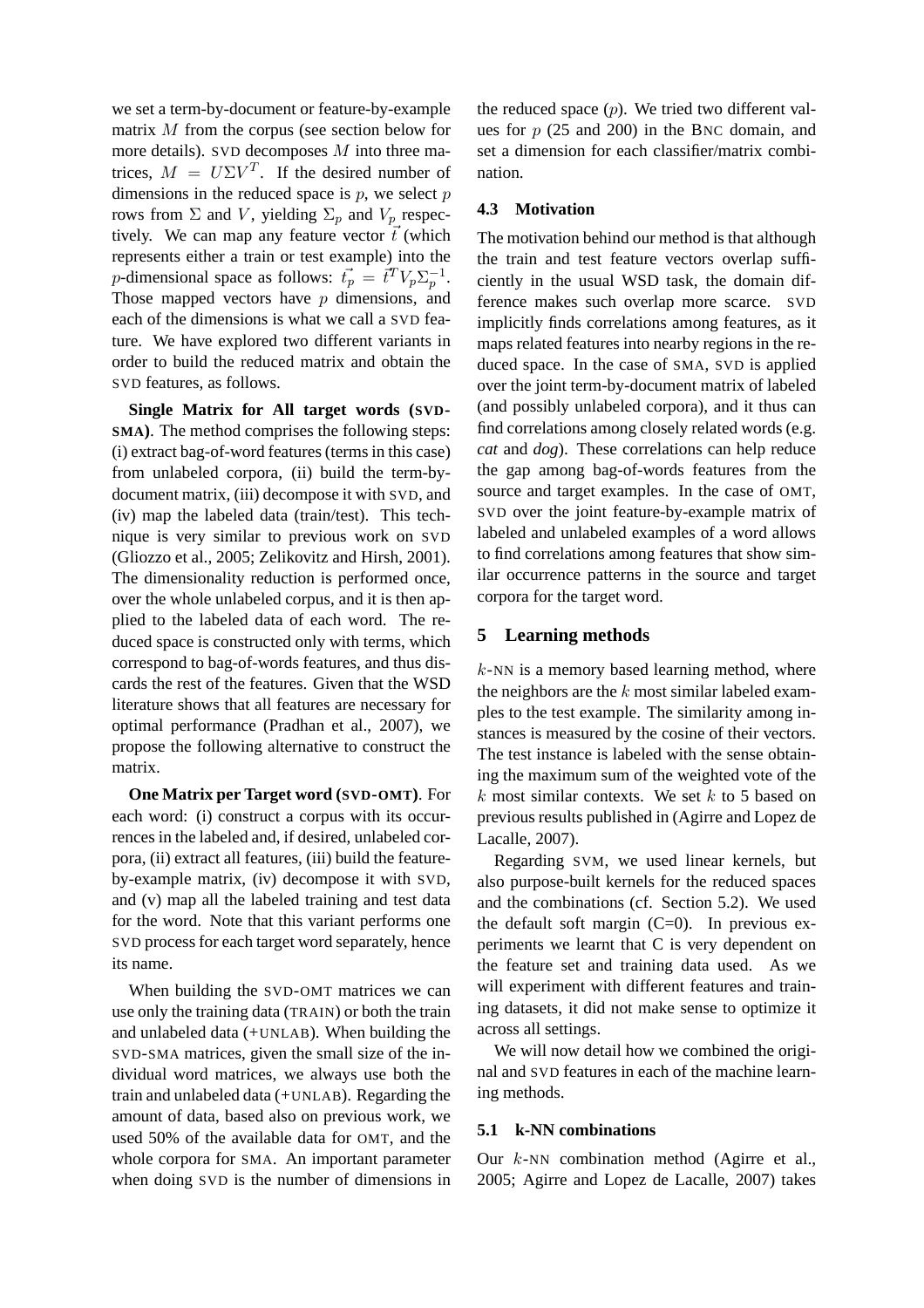advantage of the properties of  $k$ -NN classifiers and exploit the fact that a classifier can be seen as k points (number of nearest neighbor) each casting one vote. This makes easy to combine several classifiers, one for each feature space. For instance, taking two k-NN classifiers of  $k = 5$ ,  $C_1$ and  $C_2$ , we can combine them into a single  $k = 10$ classifier, where five votes come from  $C_1$  and five from  $C_2$ . This allows to smoothly combine classifiers from different feature spaces.

In this work we built three single  $k$ -NN classifiers trained on OMT, SMA and the original features, respectively. In order to combine them we weight each vote by the inverse ratio of its position in the rank of the single classifier,  $(k - r_i + 1)/k$ , where  $r_i$  is the rank.

#### **5.2 Kernel combination**

The basic idea of kernel methods is to find a suitable mapping function  $(\phi)$  in order to get a better generalization. Instead of doing this mapping explicitly, kernels give the chance to do it inside the algorithm. We will formalize it as follows. First, we define the mapping function  $\phi : \mathcal{X} \to \mathcal{F}$ . Once the function is defined, we can use it in the kernel function in order to become an implicit function  $K(\mathbf{x}, \mathbf{z}) = \langle \phi(\mathbf{x}) \cdot \phi(\mathbf{z}) \rangle$ , where  $\langle \cdot \rangle$  denotes a inner product between vectors in the feature space. This way, we can very easily define mappings representing different information sources and use this mappings in several machine learning algorithm. In our work we use SVM.

We defined three individual kernels (OMT, SMA and original features) and the combined kernel.

The **original feature kernel**  $(K<sub>Oriq</sub>)$  is given by the identity function over the features  $\phi : \mathcal{X} \to \mathcal{X}$ , defining the following kernel:

$$
K_{Orig}(\mathbf{x_i}, \mathbf{x_j}) = \frac{\langle \mathbf{x_i} \cdot \mathbf{x_j} \rangle}{\sqrt{\langle \mathbf{x_i} \cdot \mathbf{x_i} \rangle \langle \mathbf{x_j} \cdot \mathbf{x_j} \rangle}}
$$

where the denominator is used to normalize and avoid any kind of bias in the combination.

The **OMT** kernel  $(K_{Omt})$  and **SMA** kernel  $(K<sub>Sma</sub>)$  are defined using OMT and SMA projection matrices, respectively (cf. Section 4.2). Given the OMT function mapping  $\phi_{omt} : \mathbb{R}^m \to \mathbb{R}^p$ , where  $m$  is the number of the original features and  $p$  the reduced dimensionality, then we define  $K_{Omt}(\mathbf{x_i}, \mathbf{x_j})$  as follows  $(K_{Sma}$  is defined similarly):

$$
\frac{\left\langle \phi_{omt}(\mathbf{x_i}) \cdot \phi_{omt}(\mathbf{x_j}) \right\rangle}{\sqrt{\left\langle \phi_{omt}(\mathbf{x_i}) \cdot \phi_{omt}(\mathbf{x_i}) \right\rangle \left\langle \phi_{omt}(\mathbf{x_j}) \cdot \phi_{omt}(\mathbf{x_j}) \right\rangle}}
$$

| $BNC \to \mathcal{X}$ | <b>SPORTS</b>  | <b>FINANCES</b> |
|-----------------------|----------------|-----------------|
| <b>MFS</b>            | $39.0 \pm 1.3$ | $51.2 + 1.6$    |
| $k$ -NN               | $51.7 \pm 1.3$ | $60.4 \pm 1.6$  |
| <b>SVM</b>            | $53.9 \pm 1.3$ | $62.9 + 1.6$    |

Table 1: Source to target results: Train on BNC, test on SPORTS and FINANCES.

Finally, we define the kernel combination:

$$
K_{Comb}(\mathbf{x_i}, \mathbf{x_j}) = \sum_{l=1}^{n} \frac{K_l(\mathbf{x_i}, \mathbf{x_j})}{\sqrt{K_l(\mathbf{x_i}, \mathbf{x_i}) K_l(\mathbf{x_j}, \mathbf{x_j})}}
$$

where  $n$  is the number of single kernels explained above, and  $l$  the index for the kernel type.

#### **6 Domain adaptation experiments**

In this section we present the results in our two reference scenarios (source to target, target) and our reference scenario (domain adaptation). Note that all methods presented here have full coverage, i.e. they return a sense for all test examples, and therefore precision equals recall, and suffices to compare among systems. We have computed significance ranges for all results in this paper using bootstrap resampling (Noreen, 1989). Precision figures outside of these intervals are assumed to be significantly different from the related precision figures ( $p < 0.05$ ).

#### **6.1 Source to target scenario:** BNC  $\rightarrow \mathcal{X}$

In this scenario our supervised WSD systems are trained on the general source corpus (BNC) and tested on the specific target domains separately (SPORTS and FINANCES). We do not perform any kind of adaptation, and therefore the results are those expected for a generic WSD system when applied to domain-specific texts.

Table 1 shows the results for  $k$ -NN and SVM trained with the original features on the BNC. In addition, we also show the results for the Most Frequent Sense baseline (MFS) taken from the BNC. The second column denotes the accuracies obtained when testing on SPORTS, and the third column the accuracies for FINANCES. The low accuracy obtained with MFS, e.g. 39.0 of precision in SPORTS, shows the difficulty of this task. Both classifiers improve over MFS, and SVM outperforms significantly  $k$ -NN. These are weak baselines for the domain adaptation system.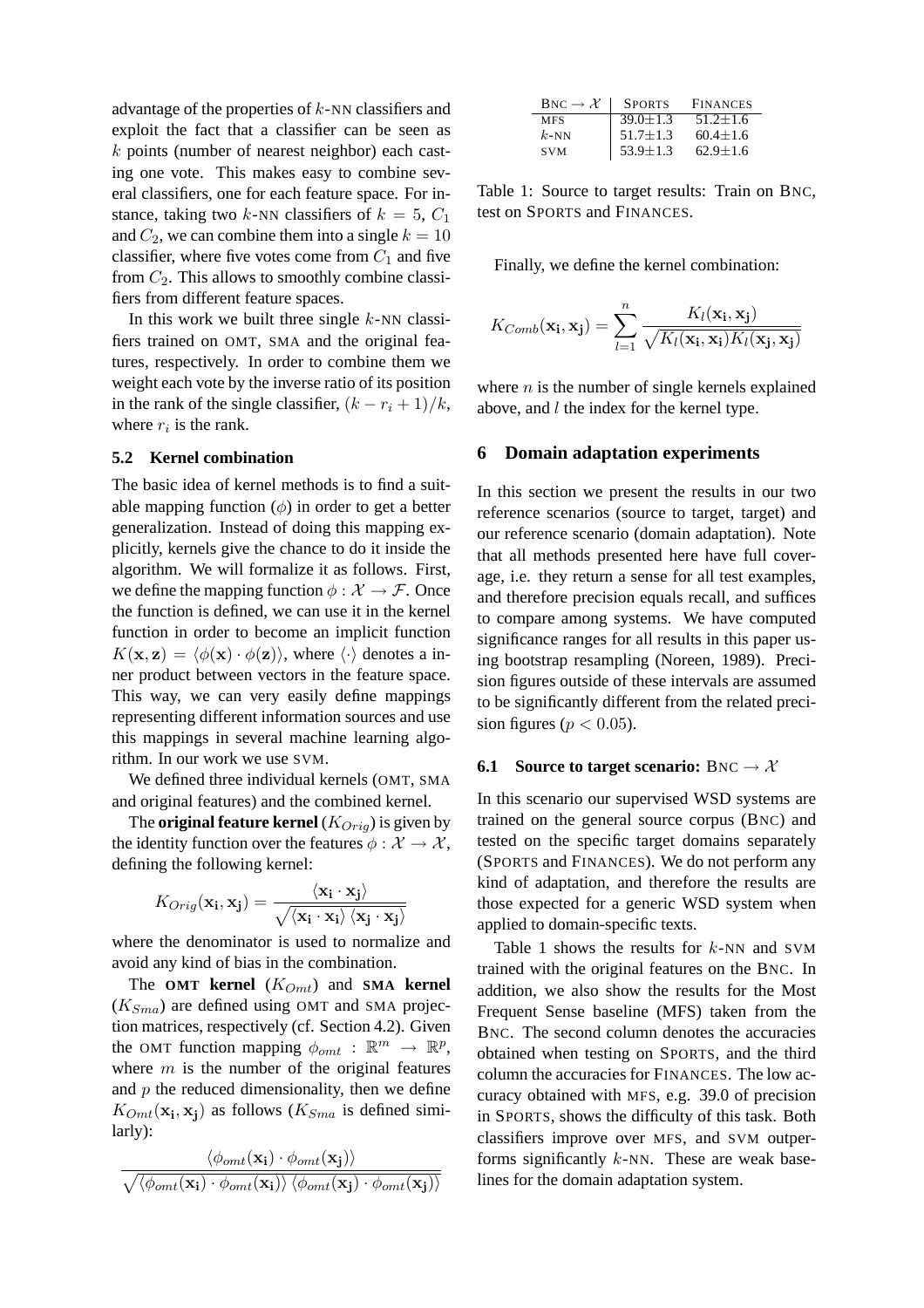|                                       | <b>SPORTS</b>  |                | <b>FINANCES</b> |                |
|---------------------------------------|----------------|----------------|-----------------|----------------|
| $\mathcal{X} \rightarrow \mathcal{X}$ | <b>TRAIN</b>   | $+$ UNLAB      | TRAIN           | $+$ UNLAB      |
| <b>MFS</b>                            | $77.8 \pm 1.2$ |                | $82.3 \pm 1.3$  |                |
| $k$ -NN                               | $84.5 \pm 1.0$ |                | $87.1 \pm 1.0$  |                |
| <b>SVM</b>                            | $85.1 \pm 1.0$ |                | $87.0 \pm 1.0$  |                |
| $k$ -NN-OMT                           | $85.0 + 1.1$   | $86.1 + 0.9$   | $87.3 \pm 1.1$  | $87.6 \pm 0.8$ |
| SVM-OMT                               | $82.9 \pm 1.0$ | $85.1 \pm 1.1$ | $85.3 \pm 1.0$  | $86.4 \pm 0.9$ |
| $k$ -NN-SMA                           |                | $81.1 \pm 1.1$ |                 | $83.2 \pm 1.4$ |
| SVM-SMA                               |                | $81.3 \pm 1.1$ |                 | $84.1 \pm 1.0$ |
| $k$ -NN-COMB                          | $86.0 \pm 0.9$ | $86.7 \pm 1.0$ | $87.9 + 0.9$    | $88.6 \pm 0.8$ |
| SVM-COMB                              |                | $86.5 \pm 0.9$ |                 | $88.5 \pm 0.8$ |

Table 2: Target results: train and test on SPORTS, train and test on FINANCES, using 3-fold crossvalidation. Bold signals statistical significance over respective baseline classifier (first rows).

#### **6.2** Target scenario  $\mathcal{X} \rightarrow \mathcal{X}$

In this scenario we lay the harder baseline which the domain adaptation experiments should improve (cf. next section). The WSD systems are trained and tested on each of the target corpora (SPORTS and FINANCES) using 3-fold crossvalidation.

Table 2 summarizes the results for this scenario. TRAIN denotes that only tagged data was used to train, +UNLAB denotes that we added unlabeled data related to the source corpus when computing SVD. The rows denote the classifier and the feature spaces used, which are organized in four sections. On the top rows we show the three baseline classifiers on the original features. The two sections below show the results of those classifiers on the reduced dimensions, OMT and SMA (cf. Section 4.2). Finally, the last rows show the results of the combination strategies (cf. Sections 5.1 and 5.2). Note that some of the cells have no result, because that combination is not applicable (e.g. using the train and unlabeled data in the original space).

First of all note that the results for the baselines (MFS, SVM,  $k$ -NN) are much larger than those in Table 1, showing that this dataset is specially demanding for supervised WSD, and particularly difficult for domain adaptation experiments. These results seem to indicate that the examples from the source general corpus could be of little use when tagging the target corpora. Note specially the difference in MFS performance. The priors of the senses are very different in the source and target corpora, which is a well-known shortcoming for supervised systems. Note the high results of the baseline classifiers, which leave small room for improvement.

The results for the more sophisticated methods show that SVD and unlabeled data helps slightly, but the differences are not statistically significant, except for  $k$ -NN-OMT on Sports. SMA decreases the performance compared to the classifiers trained on original features. The significant improvements come when the three strategies are combined in one. Both the kernel and  $k$ -NN combinations obtain statistically significant improvements over the respective single classifiers. Note that both  $k$ -NN and SVM combinations perform similarly.

In the combination strategy we show that unlabeled data helps slightly, because instead of only combining OMT and original features we have the opportunity to introduce SMA. The difference between both it is not enough to be significant. Note that it was not our aim to improve the results of the basic classifiers on this scenario, but given the fact that we are going to apply all these techniques in the domain adaptation scenario, we need to show these results as baselines. That is, in the next section we will try to obtain results which improve significantly over the best results in this section.

### **6.3 Domain adaptation scenario**  $BNC + \mathcal{X} \rightarrow \mathcal{X}$

In this last scenario we try to show that our WSD system trained on both source (BNC) and target (SPORTS and FINANCES) data performs better than the one trained on the target data alone. We also use 3-fold cross-validation for the target data, but the entire source data is used in each turn. The unlabeled data here refers to the combination of unlabeled source and target data.

The results are presented in table 3. Again, the columns denote if unlabeled data has been used in the learning process. The rows correspond to classifiers and the feature spaces involved. The first rows report the best results in the previous scenarios: BNC  $\rightarrow \mathcal{X}$  for the source to target scenario, and  $\mathcal{X} \rightarrow \mathcal{X}$  for the target scenario. The rest of the table corresponds to the domain adaptation scenario. The rows below correspond to the MFS and the baseline classifiers, the OMT and SMA results and the combination results. The last row shows the results for the feature augmentation algorithm (Daumé III, 2007).

Focusing on the results, the table shows that MFS decreases with respect to the target scenario (cf. Section 6.2) when the source data is added, probably caused by the different sense distribution in BNC and the target corpora. The baseline classi-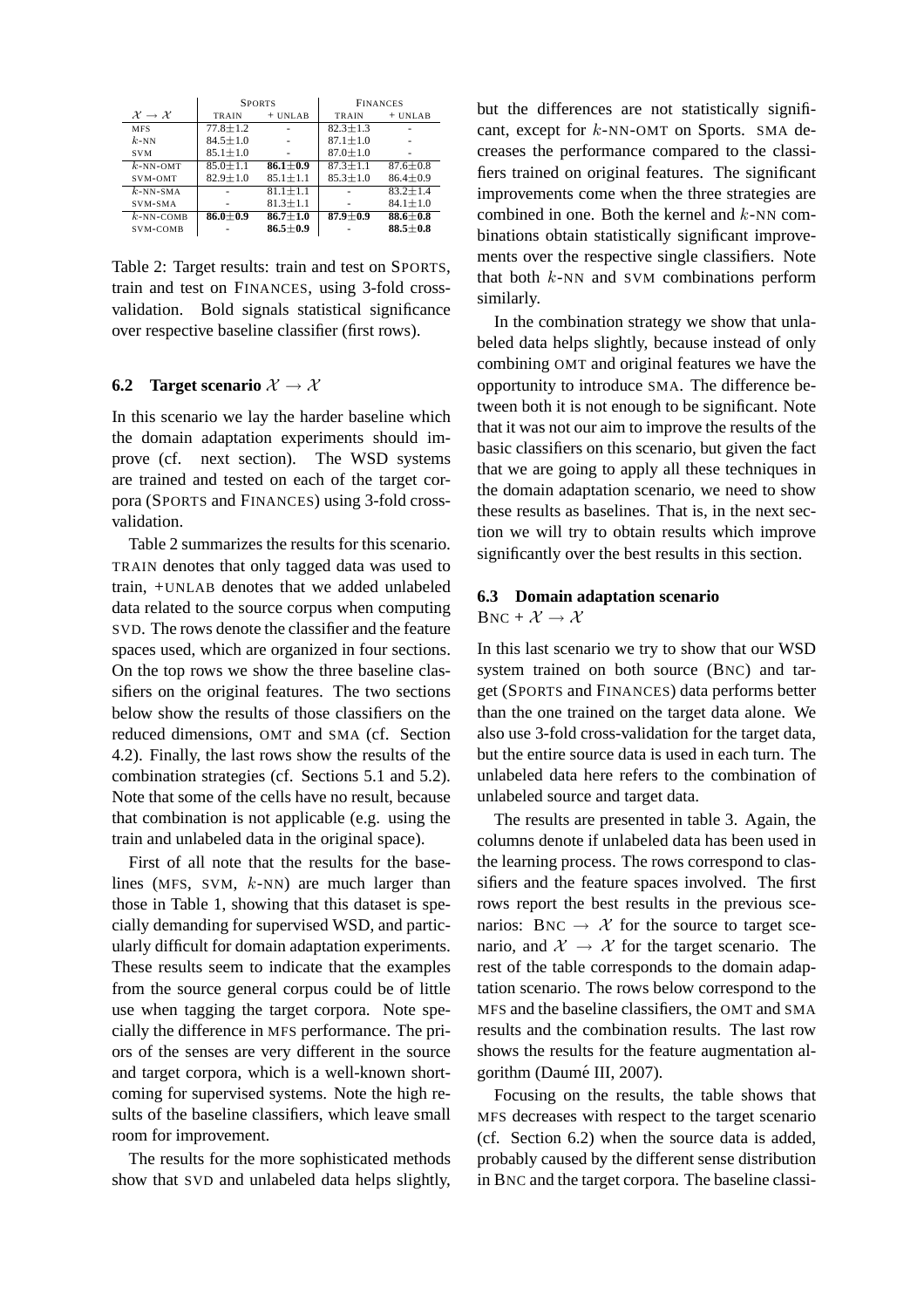|                                       | <b>SPORTS</b>  |                | <b>FINANCES</b> |                |
|---------------------------------------|----------------|----------------|-----------------|----------------|
|                                       | <b>TRAIN</b>   | $+$ UNLAB      | <b>TRAIN</b>    | $+ UNLAB$      |
| $BNC \to \mathcal{X}$                 | $53.9 \pm 1.3$ |                | $62.9 \pm 1.6$  |                |
| $\mathcal{X} \rightarrow \mathcal{X}$ | $86.0 + 0.9$   | $86.7 + 1.0$   | $87.9 + 0.9$    | $88.5 \pm 0.8$ |
| <b>MFS</b>                            | $68.2 \pm 1.3$ |                | $73.1 + 1.5$    |                |
| $k$ -NN                               | $81.3 \pm 1.1$ |                | $86.0 \pm 0.9$  |                |
| <b>SVM</b>                            | $84.7 \pm 1.0$ |                | $87.5 \pm 0.7$  |                |
| $k$ -NN-OMT                           | $84.0 + 1.0$   | $84.7 \pm 1.0$ | $87.5 + 0.9$    | $86.0 \pm 0.9$ |
| SVM-OMT                               | $85.1 \pm 0.9$ | $84.7 + 0.9$   | $84.2 + 0.8$    | $85.5 \pm 1.0$ |
| $k$ -NN-SMA                           |                | $77.1 + 1.2$   |                 | $81.6 + 1.2$   |
| SVM-SMA                               |                | $78.1 \pm 1.2$ |                 | $80.7 \pm 1.1$ |
| $k$ -NN-COMB                          | $84.5 + 0.9$   | $87.2 \pm 0.8$ | $88.1 + 0.9$    | $88.7 + 0.8$   |
| SVM-COMB                              |                | $88.4 \pm 0.9$ |                 | $89.7 \pm 0.8$ |
| SVM-AUG                               | $85.9 + 1.0$   |                | $88.1 \pm 0.9$  |                |

Table 3: BNC +  $\mathcal{X} \rightarrow \mathcal{X}$ : train on BNC and SPORTS, test on SPORTS (same for FINANCES. Bold signals statistical significance over best results on target scenario ( $\mathcal{X} \rightarrow \mathcal{X}$ ).

fiers (k-NN and SVM) are not able to improve over the baseline classifiers on the target data alone, which is coherent with part research, and shows that straightforward domain adaptation does not work.

The following rows show that our reduction methods on themselves (OMT, SMA used by  $k$ -NN and SVM) also fail to perform better than in the target scenario, but the combinations using SVM do manage to improve significantly, showing that we were able to attain domain adaptation. In contrast, the feature augmentation approach (SVM-AUG) does not yield any improvement, showing the difficulty of domain adaptation for WSD, at least on this dataset.

#### **7 Discussion and analysis**

Table XXX summarizes the most improtant results. Compared to the target scenario, the kernel combination method with unlabeled data reduces the error on 22.1% and 17.6% over the baseline SVM (SPORTS and FINANCES respectively), and 12.7% and 9.0% over the kernel combination method. This gains are remarkable given the already high baseline, specially taking into consideration that the 41 nouns are closely related to the domain. This differences are statistical significant according to the Wilcoxon test with  $p < 0.01$ .

In addition, we carried extra experiments to check the learning curve. We fixed the source data and used increasing amounts of target data. We chose as baselines the SVM and  $k$ -NN-COMB approaches on the target scenario, and SVM-COMB and SVM-AUG as the domain adaptation approaches. The results are shown in figure 1 for SPORTS and figure 2 for FINANCES. The horizontal line corresponds to the performance of SVM on the target doman. The point where the learning curves cross the horizontal line show that domain adaptation kernel methods need between %60 and %65 less target data in order to have the same performance than the baseline SVM. The learning curves also show that, the kernel combination approach, no matter the amount of target data, always is above the rest of the classifier. This shows the robustness of our approach.



Figure 1: Learning curves for SPORTS target domain. The  $X$  axis denotes the amount of the SPORTS domain data and Y axis corresponds to the accuracy. Note that SVM-ORIG and  $k$ -NN-COMB are in-domain classifiers (baselines) and SVM-COMB and SVM-AUG are trained on source and target domain data.



Figure 2: Learning curves for FINANCES target domain. The  $X$  axis denotes the amount of the FINANCES domain data and  $Y$  axis corresponds to the accuracy. Note that SVM-ORIG and  $k$ -NN-COMB are in-domain classifiers (baselines) and SVM-COMB and SVM-AUG are trained on source and target domain data.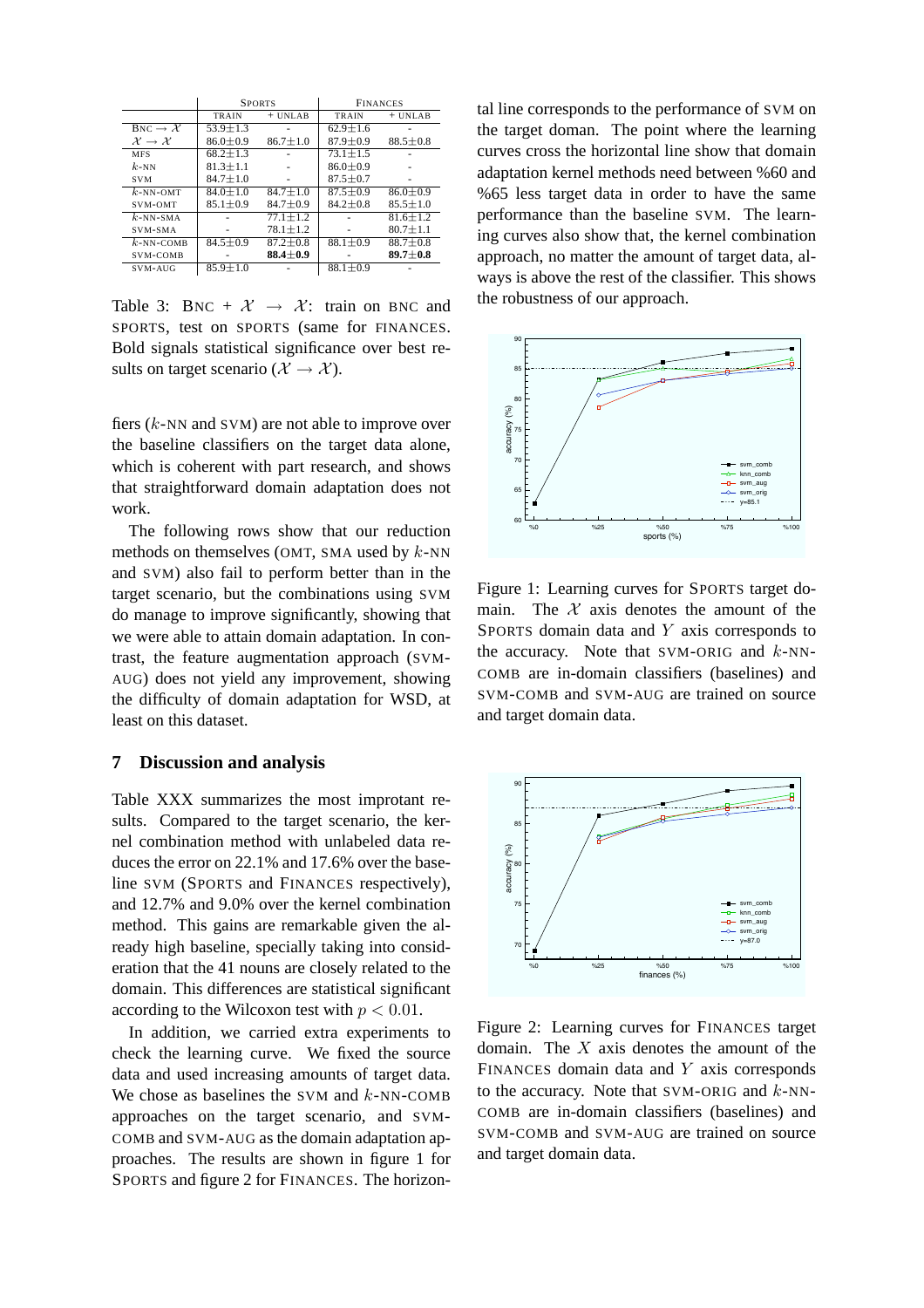### **8 Conclusion and future work**

In this paper we explore the supervised domain adaptation issue for WSD using different strategies of SVD and two variants to combine them. Several experiments have been performed in different cross-domain scenarios. In the first scenario, the classifiers were trained on source domain data (BNC) and test on the target (SPORTS and FINANCES sections of Reuters). In the second scenario we set the baseline performing in-domain experiments. Systems were trained and tested in the target domain data. And in the last, we obtained the adaptation putting together the source and target domains data for training and tested the target domain data.

Our kernel method yields up to 22% error reduction compared to SVM on target domain data alone and using original features. In fact, we show that the combination of kernel method relying on SVD features can take advantage of both source and target domain when target test data in is predicting. The kernels are simple and elegant way to merge different information sources. The learning curves have demonstrated that the around 40% of the target data is enough to get adapted to the target domain, comparing the result of SVM on original features. The fact that we obtain coherent results in two target scenarios gives more robustness to our findings. In addition, given the fact that the nouns in the dataset are related to the target domain makes the adaptation scenario more demanding, as one would expect the performance of a generic WSD system to drop when moving to the domain corpus for domain-related words, while the performance would be similar for generic words.

In the future we plan to carry on a deeper analysis of domain adaptation and make word-by-word examination to have better understanding of this. Taking to the account the difficulty of this words (most of the words are salient in SPORTS or FI-NANCES domains) a different strategy depending on the type of word could be a better solution on domain adaptation task for WSD.

## **Acknowledgments**

This work has been partially funded by the EU Commission (project KYOTO ICT-2007-211423) and Spanish Research Department (project KNOW TIN2006-15049-C03-01).

### **References**

- Eneko Agirre and Oier Lopez de Lacalle. 2007. Ubcalm: Combining k-nn with svd for wsd. In *Proceedings of the Fourth International Workshop on Semantic Evaluations (SemEval-2007)*, pages 342– 345, Prague, Czech Republic, June. Association for Computational Linguistics.
- Eneko Agirre and Oier Lopez de Lacalle. 2008. On robustness and domain adaptation using SVD for word sense disambiguation. In *Proceedings of the 22nd International Conference on Computational Linguistics (Coling 2008)*, pages 17–24, Manchester, UK, August. Coling 2008 Organizing Committee.
- Eneko Agirre and David Martínez. 2004. The effect of bias on an automatically-built word sense corpus. *Proceedings of the 4rd International Conference on Languages Resources and Evaluations (LREC)*.
- E. Agirre, O.Lopez de Lacalle, and David Martínez. 2005. Exploring feature spaces with svd and unlabeled data for Word Sense Disambiguation. In *Proceedings of the Conference on Recent Advances on Natural Language Processing (RANLP'05)*, Borovets, Bulgaria.
- Rie Kubota Ando. 2006. Applying alternating structure optimization to word sense disambiguation. In *Proceedings of the 10th Conference on Computational Natural Language Learning (CoNLL)*, pages 77–84, New York City.
- John Blitzer, Ryan McDonald, and Fernando Pereira. 2006. Domain adaptation with structural correspondence learning. In *Proceedings of the 2006 Conference on Empirical Methods in Natural Language Processing*, pages 120–128, Sydney, Australia, July. Association for Computational Linguistics.
- Yee Seng Chan and Hwee Tou Ng. 2007. Domain adaptation with active learning for word sense disambiguation. In *Proceedings of the 45th Annual Meeting of the Association of Computational Linguistics*, pages 49–56, Prague, Czech Republic, June. Association for Computational Linguistics.
- Ciprian Chelba and Alex Acero. 2004. Adaptation of maximum entropy classifier: Little data can help a lot. In *Proceedings of of th Conference on Empirical Methods in Natural Language Processing (EMNLP)*, Barcelona, Spain.
- Hal Daumé III and Daniel Marcu. 2006. Domain adaptation for statistical classifiers. *Journal of Artificial Intelligence Research*, 26:101–126.
- Hal Daumé III. 2007. Frustratingly easy domain adaptation. In *Proceedings of the 45th Annual Meeting of the Association of Computational Linguistics*, pages 256–263, Prague, Czech Republic, June. Association for Computational Linguistics.